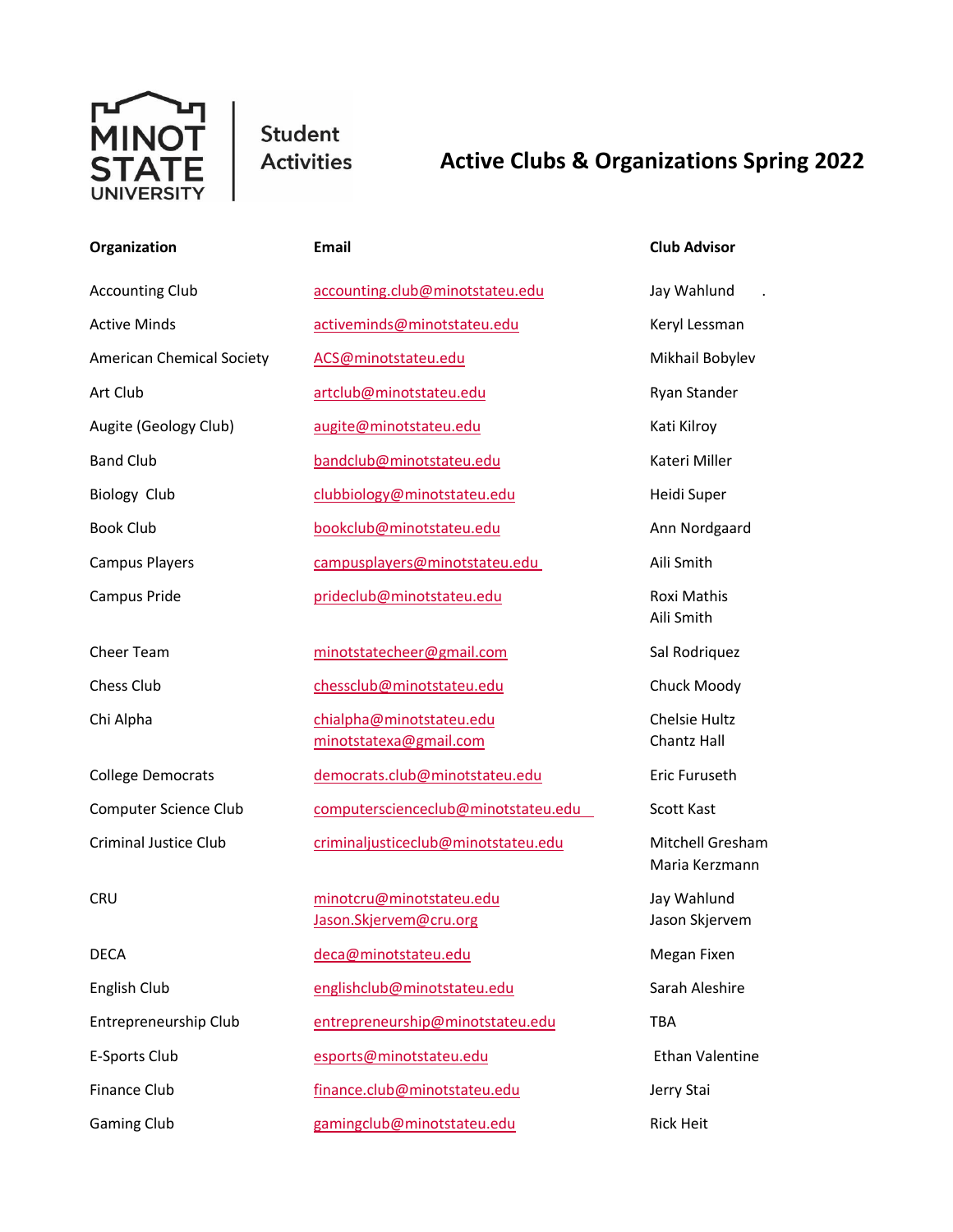Honors Society [honors@minotstateu.edu](mailto:honors@minotstateu.edu) Jessica Smestad Music Educators (NAfME) National Student Speech MSSLHA@minotstateu.edu Mary Huston Language & Hearing (NSSLHA) Native American [NACC@minotstateu.edu](mailto:NACC@minotstateu.edu) Annette Mennem Cultural Awareness Club Nursing Students Assn.  $NSA@minostateu.edu$  Kim Tiedman, Jarmin-Reep **Trainers** for Social Work Phi Beta Lambda (PBL) [PBL@minotstateu.edu](mailto:PBL@minotstateu.edu) Megan Fixen, Gary Ross Psychology & Addiction Studies [PASC@minotstateu.edu](mailto:PASC@minotstateu.edu) Vicki Michels, Deborah Olson

International Student Club [internationalclub@minotstateu.edu](mailto:internationalclub@minotstateu.edu) Libby Claerbout InterVarsity Christian Fellow. [IVCFclub@minotstateu.edu](mailto:IVCFclub@minotstateu.edu) TBA Intramural Sports [courtenay.burckhard@ndus.edu](mailto:courtenay.burckhard@ndus.edu) Courtenay Brekhus KIN Crew **[MSCOPE@minotstateu.edu](mailto:MSCOPE@minotstateu.edu)** Terry Eckmann KMSU **[neil.roberts@ndus.edu](mailto:neil.roberts@ndus.edu)** Neil Roberts League of Social Sciences LESClub@minotstateu.edu Jynette Larshus Lutheran Campus Ministry Lamman Lomaninotstateu.edu Anna Dykeman Soccer Club TBA TBA Benjamin Lazar Men's Club Hockey TBA TBA TERNIS CLUB Hockey TBA TERNIS CLUB HOCKEY TBA WYATT WAS ELECTED AT THE TER Mixed Martial Arts Club mmaclub@minotstateu.edu Neil Roberts MSU Equality **Example 20 Equalityclub@minotstateu.edu** Dan Conn, Dana Cordova MSU Life (Student Activities) [msulife@minotstateu.edu](mailto:msulife@minotstateu.edu) Aaron Hughes Mu Sigma Tau Fraternity [musigmatau@minotstateu.edu](mailto:musigmatau@minotstateu.edu) Jerry Stai Music Teachers National Assoc. [MTNA@minotstateu.edu](mailto:MTNA@minotstateu.edu) Dianna Anderson National Association for MAFME@minotstateu.edu Kateri Miller

Outdoor Recreation Club [outdoorrecreationclub@minotstateu.edu](mailto:outdoorrecreationclub@minotstateu.edu) Benjamin Lazar Pacesetters **[pacesetters@minotstateu.edu](mailto:pacesetters@minotstateu.edu)** Stewart Kelly Percussive Arts Club **[PAC@minotstateu.edu](mailto:PAC@minotstateu.edu)** Avis Veikley Phi Alpha Society **[Rebecca.daigneault@ndus.edu](mailto:Rebecca.daigneault@ndus.edu)** Rebecca Daigneault

Pi Omega Pi – Bus. InfoTech. [pi.omega.pi@minotstateu.edu](mailto:pi.omega.pi@minotstateu.edu) Jan Repnow

Organization of Athletic **[OATS@minotstateu.edu](mailto:OATS@minotstateu.edu)** Heather Golly, Beth Marschner